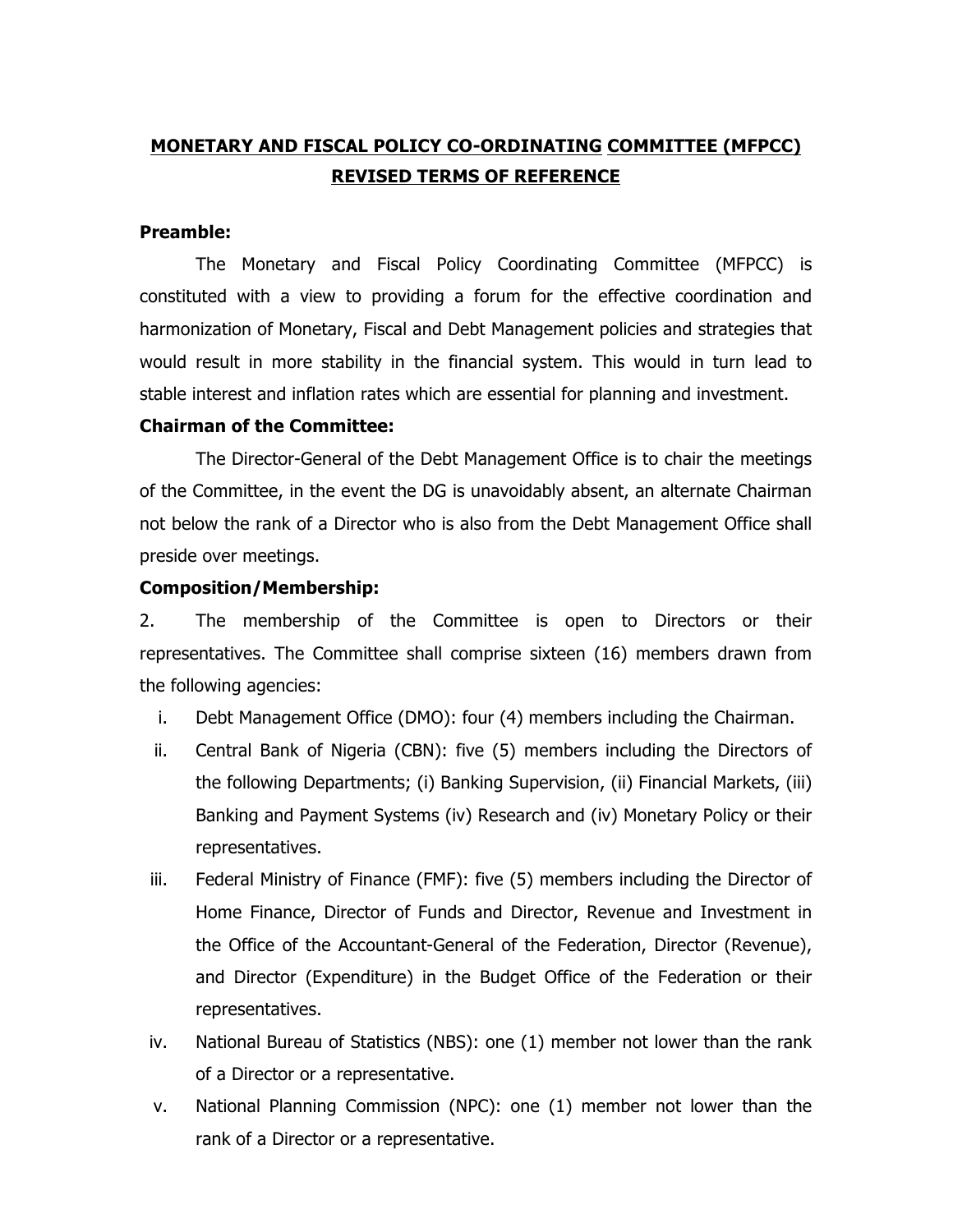## **Meetings:**

3. The Committee shall meet quarterly and as may be dictated by any emergency needs.

## **Terms of Reference of the Committee:**

- 4. The following are the Terms of Reference that guides the scope of its work:
	- i. To elucidate and harmonize the objectives of Monetary Policy, Fiscal Policy, and Debt Policy towards achieving macro-economic stability as well as, to identify the activities and responsibilities required for meeting those objectives.
	- ii. To ensure that the strategies for achieving Fiscal, Monetary and Debt Policies are properly synchronized so that they are complementary rather than conflicting.
	- iii. To eliminate distortions such as mismatches in the funding of budget deficits and other Government borrowings.
	- iv. To ensure that Government Debt securities are priced at the lowest cost and at a tolerable risk level.
	- v. To ensure that macro-economic indices such as Interest rate, Inflation and Exchange rate are within targets as defined by the Central Bank of Nigeria.
	- vi. Communicate Monetary and Fiscal Policy decisions and Debt strategies effectively to members.
	- vii. Review International and Domestic Market Developments and their likely impact on the macro indices such as Inflation, Interest and Exchange rates.
	- viii. To review the issue of Electronic Forecasts of weekly, monthly and quarterly Government Cash Flows (Receipts, Payments and Commitments).
	- ix. To review a National Cash Management Strategy as it affects Government's Cash Flow and ensure that it is aligned with the Debt Strategy of the Federal Government.
	- x. Facilitate the development of new products in the Government Securities Market.